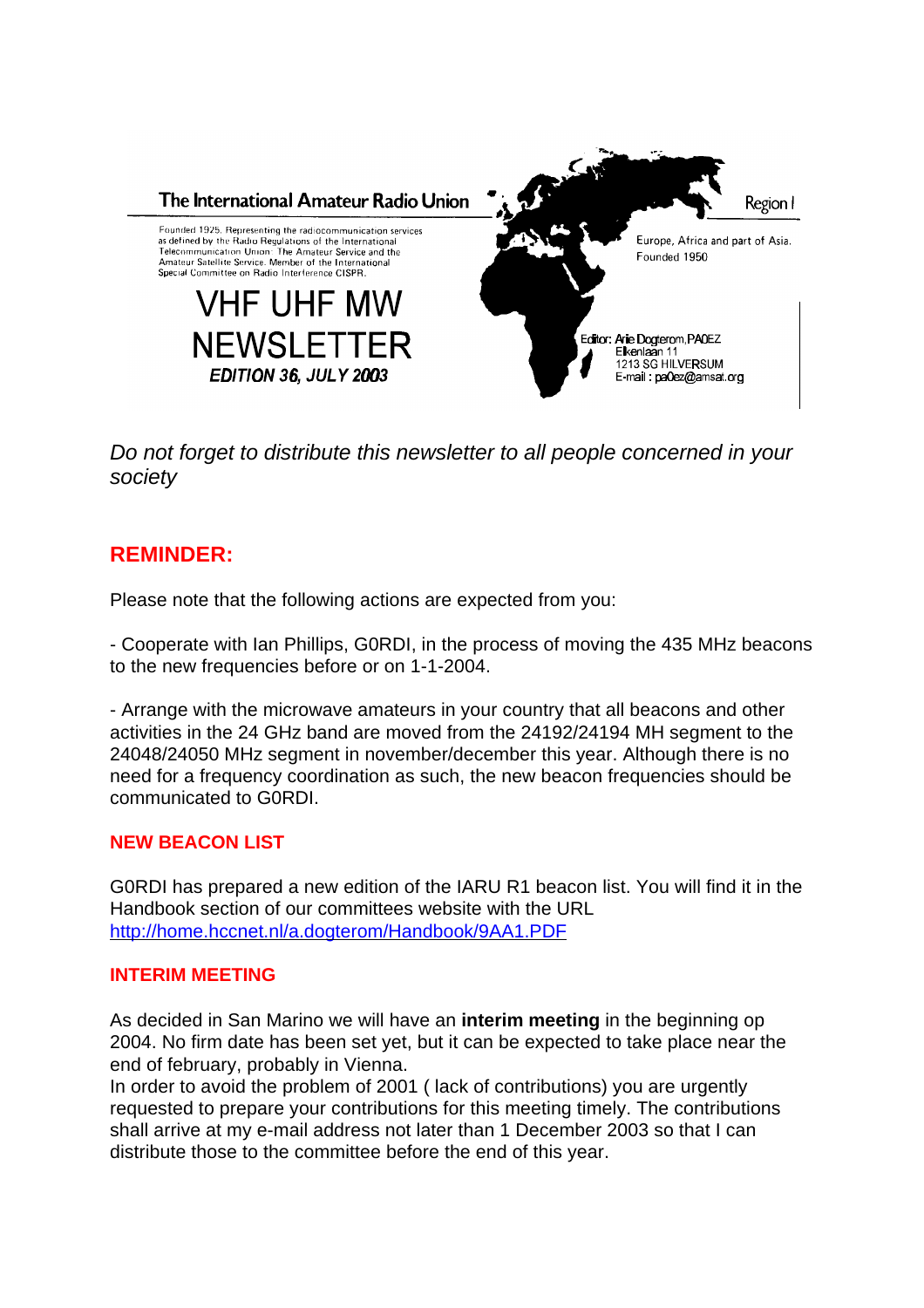### **WRC03**

WRC2003 finished its work on July 4th. The main results from our committees point of view are :

#### *435 MHZ EESS*

We will have to accept the Earth Exploration Service as an "intruder" ( on a secondary basis) between 432 and 438 MHz. Due to the restrictions defined in ITU-R Recommendation SA1240-1 no interference to the Amateur Service can be expected in Northern Europe, but it is not clear how the Amateur Satellite Service will be interfered with.

The new ITU-R allocation will look as follows: ( only new or changed footnotes are indicated; the numbering is yet provisional)

| <b>Allocation to services</b> |                                                 |                               |  |
|-------------------------------|-------------------------------------------------|-------------------------------|--|
| <b>Region 1</b>               | <b>Region 2</b>                                 | <b>Region 3</b>               |  |
| 430-432                       | 430-432                                         |                               |  |
| <b>AMATEUR</b>                | <b>RADIOLOCATION</b>                            |                               |  |
| <b>RADIOLOCATION</b>          | Amateur                                         |                               |  |
| 5.271 5.272 5.273 5.274       |                                                 |                               |  |
| 5.275 5.276 5.277             |                                                 | 5.271 5.276 5.277 5.278 5.279 |  |
| 432-438                       | 432-438                                         |                               |  |
| <b>AMATEUR</b>                | <b>RADIOLOCATION</b>                            |                               |  |
| <b>RADIOLOCATION</b>          | Amateur                                         |                               |  |
| Earth exploration-satellite   | Earth exploration-satellite (active) ADD 5.5E03 |                               |  |
| (active)<br>ADD 5.5E03        |                                                 |                               |  |
| 5.138 5.271 5.272 5.276       |                                                 |                               |  |
| 5.277 5.280 5.281 5.282       | 5.271 5.276 5.277 5.278 5.279 5.281 5.282       |                               |  |
| 438-440                       | 438-440                                         |                               |  |
| <b>AMATEUR</b>                | <b>RADIOLOCATION</b>                            |                               |  |
| <b>RADIOLOCATION</b>          | Amateur                                         |                               |  |
| 5.271 5.273 5.274 5.275       |                                                 |                               |  |
| 5.276 5.277 5.283             | 5.271 5.276 5.277 5.278 5.279                   |                               |  |

**5E03** *The use of this band by sensors in the Earth exploration-satellite service (EESS) (active) shall be in accordance with Recommendation ITU-R SA.1260-1. Additionally, the EESS (active) in the band 432-438 MHz shall not cause harmful interference to the aeronautical radionavigation service in China.The provisions of this footnote in no way diminish the obligation of the EESS (active) to operate as a secondary service in accordance with Nos. 5.29 and 5.30 (WRC-03*)

**5.271** *Additional allocation:* in Azerbaijan, Belarus, China, India, Latvia, Lithuania, Kyrgyzstan and Turkmenistan, the band 420- 460 MHz is also allocated to the aeronautical radionavigation service (radio altimeters) on a secondary basis. (WRC-03) **5.273** *Different category of service:* in Libyan Arab Jamahiriya, the allocation of the bands 430-432 MHz and 438-440 MHz to the radiolocation service is on a secondary basis (see No. **5.32**). (WRC-03)

**5.277** *Additional allocation:* in Angola, Armenia, Azerbaijan, Belarus, Cameroon, Congo, Djibouti, Georgia, Hungary, Israel, Kazakhstan, Mali, Moldova, Mongolia, Uzbekistan, Poland, Kyrgyzstan, Slovakia, the Czech Rep., Romania, the Russian Federation, Rwanda, Tajikistan, Chad, Turkmenistan and Ukraine, the band 430-440 MHz is also allocated to the fixed service on a primary basis. (WRC-03)